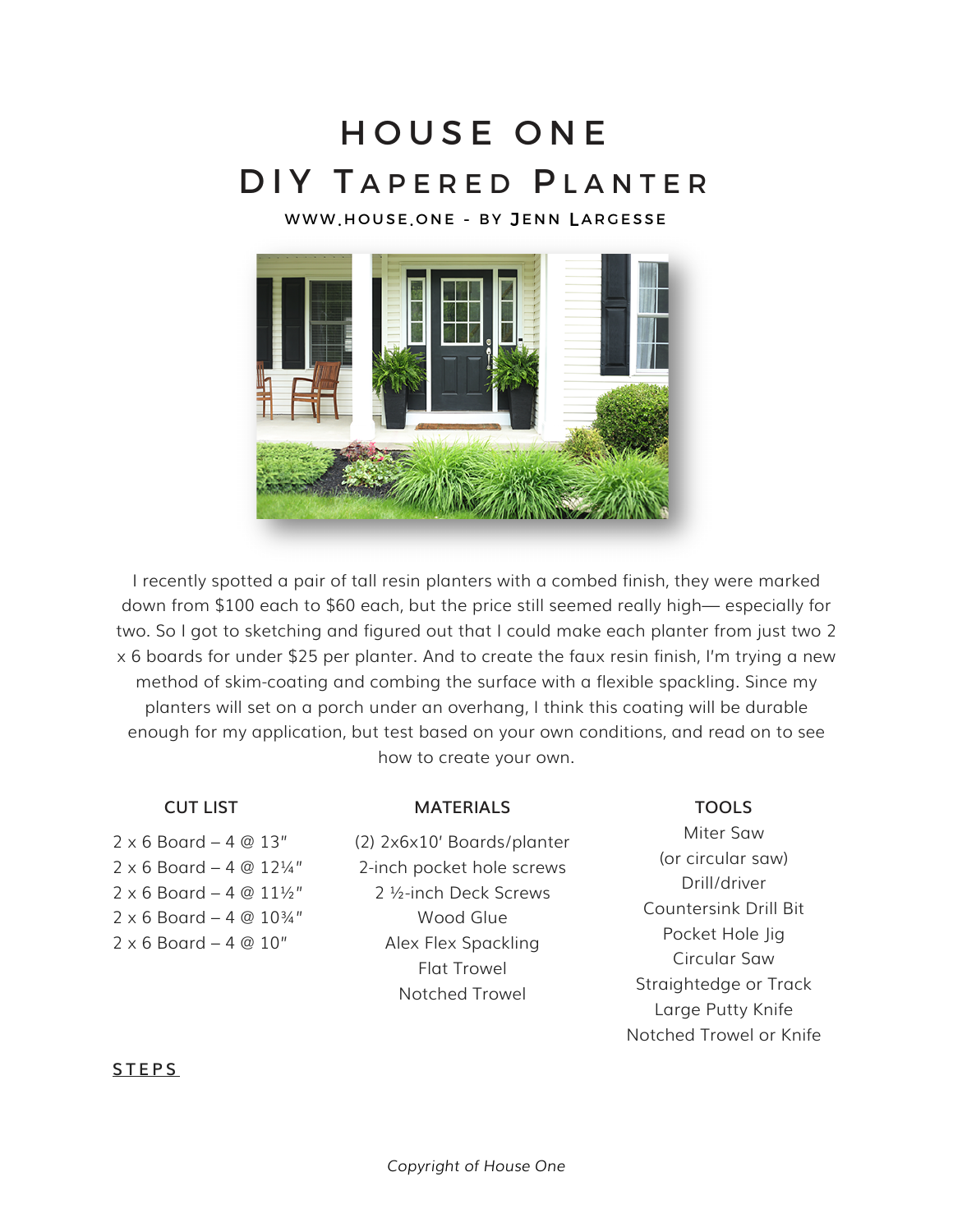## **S TEP 1 – C UT THE B OARDS**

Using out cut list above and a miter saw or circular saw, cut the 2x6 boards to size.

#### **S TEP 2 – P REP THE B OARDS**

Using a drill/driver and a pocket hole jig, drill two pocket holes into one edge of 4 of the 5 boards of each wall.

#### **S TEP 3 – A SSEMBLE THE B OARDS**

Apply glue to the adjoining edges of the boards. Center the boards. Using a drill/driver and 2-inch pocket hole screws, assemble the boards to create four walls, each made of 5 boards.

#### **S TEP 4 – M ARK THE C UT L INES**

Mark the width of the bottom of each wall centered on the width of the bottom board. You can keep all four sides the same size (which will result in a rectangular planter) or cut the side walls—that will set between the front and the back—skinnier. I marked the base of my front and back walls at 9 inches, while the sides that will set between them only measure 7 inches. Mark a line from the top corner of each side to the mark along the bottom edge. (or two inches in from the edge at the top if you're opting for skinner side walls like mine).

#### **S TEP 5 – T RIM THE E DGES**

Using a circular saw, cut along the cut lines on each wall. I'm using a Kreg AccuCut to create a straight cut, but you can also clamp a scrap board to the wall to create a fence for the circular saw to ride along.

#### **S TEP 6 – A SSEMBLE THE W ALLS**

Apply glue to the edges of the side walls. Stand the sides on edge. Apply glue to the edge of each side wall. Place the front onto the side walls. Drill three pilot holes, and then sink 2 ½-inch screws through front wall and into the edges of the side walls. Repeat to attach the back wall.

#### **S TEP 7 – A DD THE B LOCKING**

Using the leftovers from the original boards, or scrap wood, create a ledge for the plant to set on near the top of the planter. Also, if you're worried about the planter tipping, you can opt to add a base to the planter so it can be filled with rocks or sand to add weight.

## **S TEP 8 – A DD THE C OATING**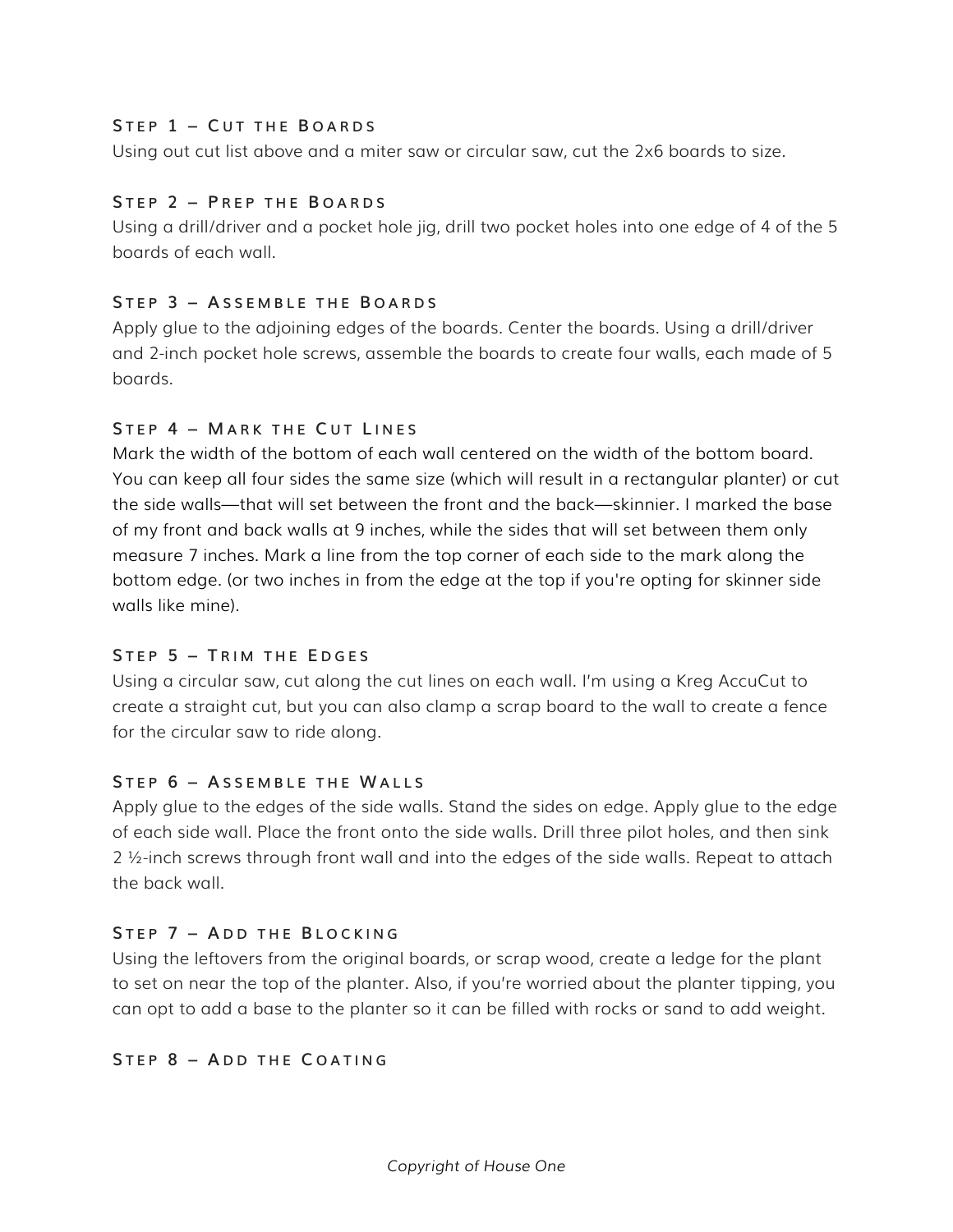Apply a coating of flexible spackling to the surface of the planter using a large putty knife.

## **S TEP 9 – C OMB THE C OATING**

Pull a notched trowel across the surface to create the ribbed look. Wipe the trowel off between passes and dip it in water. Start at one edge corners and carrying the pass across the entire wall in one pass. Tip: try tilting the comb handle closer to the surface as you pull for a less raised surface, and at a 90-degree angle from the surface for a deeper groove. Allow the coating to completely dry.

# **S TEP 1 0 – P AINT THE C OATING**

Apply several light coats of spray paint to the surface, frequently changing angle and direction to coat all edges of each groove. I'm using a flexible coating meant for plastic that expands and contracts to (hopefully) eliminate cracks in the coating as the wood and spackling expands and contracts.